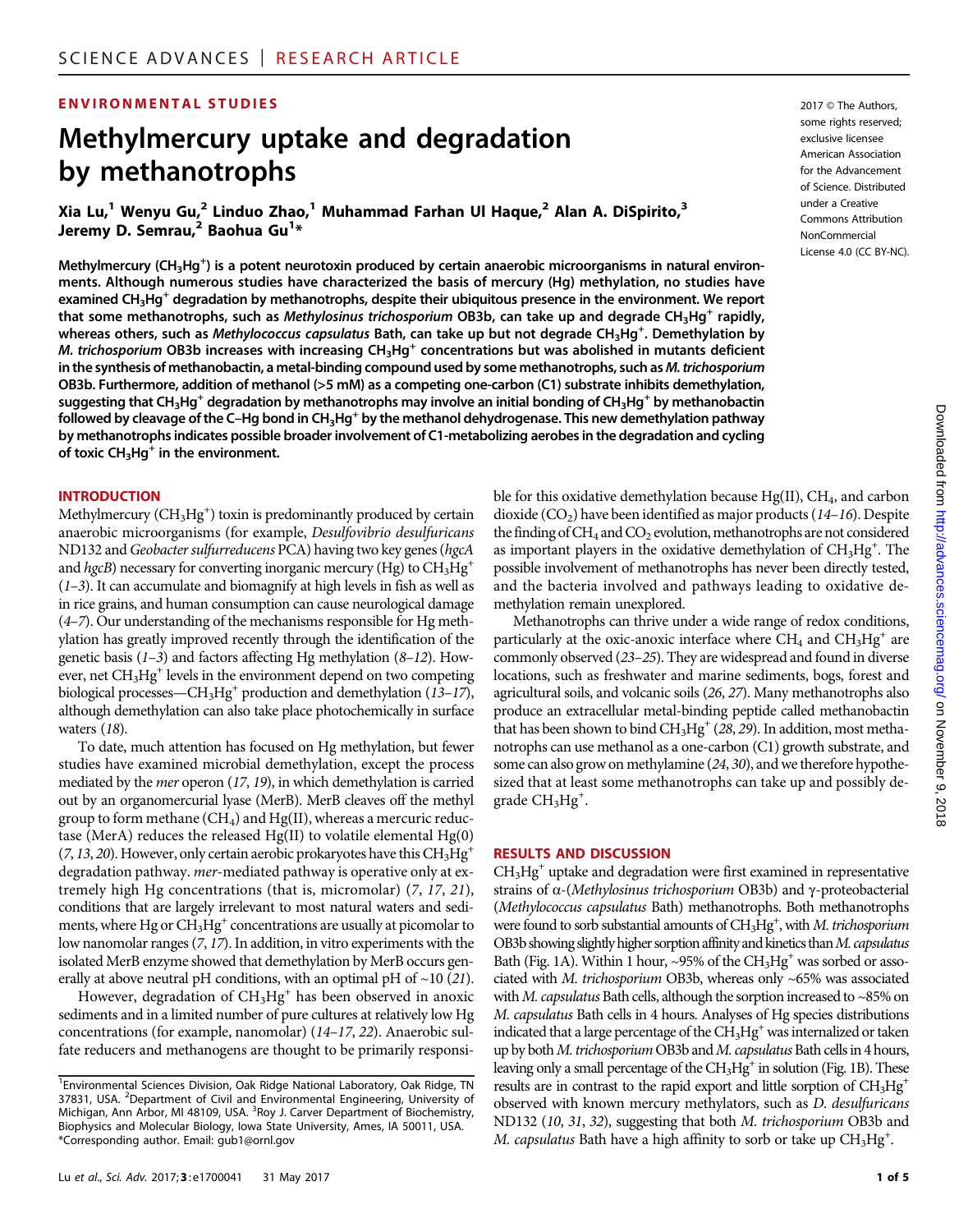

Fig. 1. Methylmercury (CH<sub>3</sub>Hg<sup>+</sup>) sorption, degradation, and species distribution. (A) CH<sub>3</sub>Hg<sup>+</sup> sorption kinetics and (B) Hg species distributions (at 4 and 120 hours) by methanotrophs M. trichosporium OB3b and M. capsulatus (MC) Bath in 5 mM MOPS buffer. The total added CH<sub>3</sub>Hg<sup>+</sup> concentration (HgT) was 5 nM at t = 0, and the cell concentration was 10<sup>8</sup> cells ml<sup>−1</sup>. CH<sub>3</sub>Hg<sup>+</sup><sub>sol</sub>, soluble CH<sub>3</sub>Hg<sup>+</sup>; CH<sub>3</sub>Hg<sup>+</sup><sub>ad</sub>, cell surface–adsorbed CH<sub>3</sub>Hg<sup>+</sup>; CH<sub>3</sub>Hg<sup>+</sup><sub>up</sub>, cell uptake of or internalized CH<sub>3</sub>Hg<sup>+</sup>. Hg results from degradation of  $CH_3Hg^+$ . Error bars represent 1 SD from triplicate samples.

We found that, with increasing incubation time (120 hours), a substantial amount of  $CH_3Hg^+$  (~43%) was degraded and converted to inorganic Hg (IHg) by M. trichosporium OB3b, but not by M. capsulatus Bath cell (Fig. 1B). This observation was confirmed by additional detailed time- and concentration-dependent studies of  $CH<sub>3</sub>Hg<sup>+</sup>$  degradation by both M. trichosporium OB3b (Fig. 2, A and B) and M. capsulatus Bath (Fig. 2, C and D). We found no demethylation at all with  $M$ . capsulatus Bath cultures, regardless of the reaction time (up to 120 hours) and  $CH<sub>3</sub>Hg<sup>+</sup>$  concentration (from 5 to 125 nM). However,  $CH<sub>3</sub>Hg<sup>+</sup>$  was degraded progressively by M. trichosporium OB3b with time and  $CH<sub>3</sub>Hg<sup>+</sup>$  concentrations up to 75 nM (Fig. 2, A and B). The pseudo– first-order rate constants at the initial  $CH<sub>3</sub>Hg<sup>+</sup>$  concentrations of 5, 25, and 75 nM were 0.017 (±0.001), 0.032 (±0.008), and 0.037 (±0.003) hour<sup>-1</sup>, respectively, and approximately 55, 62, and 73% of the added  $CH<sub>3</sub>Hg<sup>+</sup>$  were degraded after 5 days. Again,  $CH<sub>3</sub>Hg<sup>+</sup>$  was converted to IHg (fig. S1A), but no gaseous Hg(0) was observed (fig. S1B). The amount of the cell-associated  $CH<sub>3</sub>Hg<sup>+</sup>$ , particularly the adsorbed CH<sub>3</sub>Hg<sup>+</sup><sub>ad</sub>, decreased with time, whereas the proportion of IHg increased with time. The produced IHg mostly remained inside the cell, with less than 6% of the IHg either left in solution or sorbed on the cell surface because Hg(II) is known to strongly sorb or interact with thiol functional groups of proteins and cellular materials (33). Note that, at the highest added  $CH<sub>3</sub>Hg<sup>+</sup>$  concentration (125 nM), the reaction rate decreased to 0.011 (±0.001) hour<sup>-1</sup> (Fig. 2A), and demethylation was inhibited in the first 8 to 24 hours. However, with a longer incubation time (120 hours), the cells were able to recover and degrade a substantial amount of  $CH_3Hg^+(71\%)$ . This initially inhibited  $CH_3Hg^+$  degradation may be interpreted as a result of potential toxic effects of  $CH<sub>3</sub>Hg<sup>+</sup>$  on *M. trichosporium* OB3b, similar to that observed with Geobacter bemidjiensis Bem (17).

Because demethylation was observed neither in M. trichosporium OB3b spent medium (fig. S1B) nor in M. capsulatus Bath cultures (Fig. 2, C and D), the results signify that demethylation was biologically mediated and methanotroph strain specific. However, neither M. trichosporium OB3b nor M. capsulatus Bath contains a homolog of merB (encoding for the organomercurial lyase) in their genome, suggesting that  $CH<sub>3</sub>Hg<sup>+</sup>$  degradation by *M. trichosporium* OB3b relies on an as yet unknown mechanism and that this mechanism does not exist in M. capsulatus Bath.

To elucidate this mechanism, we first considered the fact that both M. trichosporium OB3b and M. capsulatus Bath are sensitive to the availability of copper. That is, the copper-to-biomass ratio is a key factor in regulating the expression of the following: (i) genes encoding for the soluble and particulate methane monooxygenases (MMOs), with soluble MMO only expressed in the absence of copper (25, 34); and (ii) genes encoding for the chalkophore methanobactin with expression greatest in the absence of copper (24, 25). Genes encoding for the chalkophore are found in M. trichosporium OB3b, but not in M. capsulatus Bath, which contains a different class of chalkophores (35). Furthermore, methanobactin from M. trichosporium OB3b has been found to bind Hg(II) and CH<sub>3</sub>Hg<sup>+</sup> (29) and may thus be involved in CH<sub>3</sub>Hg<sup>+</sup> degradation.

We subsequently investigated  $CH<sub>3</sub>Hg<sup>+</sup>$  degradation by *M. trichosporium* OB3b in the presence of a known MMO inhibitor, acetylene, but no apparent inhibitory effects were observed (fig. S2). We next considered  $CH<sub>3</sub>Hg<sup>+</sup>$  degradation by cells grown either in the absence (0  $\mu$ M) or in the presence (1  $\mu$ M) of copper. Although CH<sub>3</sub>Hg<sup>+</sup> degradation was observed under both conditions (Fig. 3 and table S1), greater degradation of  $CH<sub>3</sub>Hg<sup>+</sup>$  was evident in the absence than in the presence of copper. We then examined several mutant strains of M. trichosporium OB3b defective in methanobactin production  $(mbnA::Gm<sup>r</sup>$  and  $\Delta mbnAN$ ) (25) to determine whether methanobactin is directly involved in  $CH_3Hg^+$  degradation. We also examined two additional methanotrophs—one (Methylocystis strain SB2) makes methanobactin and the other (Methylocystis parvus OBBP) does not (36). Results show that Methylocystis strain SB2 degraded  $\mathrm{CH_3Hg}^+$ , whereas all methanobactin mutants did not regardless of the culture conditions in the presence or absence of  $Cu^{2+}$  ions (Fig. 3 and table S1). In addition, no demethylation was observed with M. parvus OBBP. These findings strongly suggest that methanobactin plays a critical role in degrading  $CH_3Hg^+$ .

Although methanobactin is clearly needed for  $CH<sub>3</sub>Hg<sup>+</sup>$  degradation by M. trichosporium OB3b, subsequent studies indicate that it is not sufficient. That is, when  $CH<sub>3</sub>Hg<sup>+</sup>$  was incubated with the purified methanobactin, no appreciable  $CH_3Hg^+$  degradation was observed in the same MOPS buffer used in whole-cell studies (fig. S3). This result suggests that methanobactin likely served as a carrier or as a binding agent for  $CH<sub>3</sub>Hg<sup>+</sup>$  in the cell where it is degraded by some as yet unknown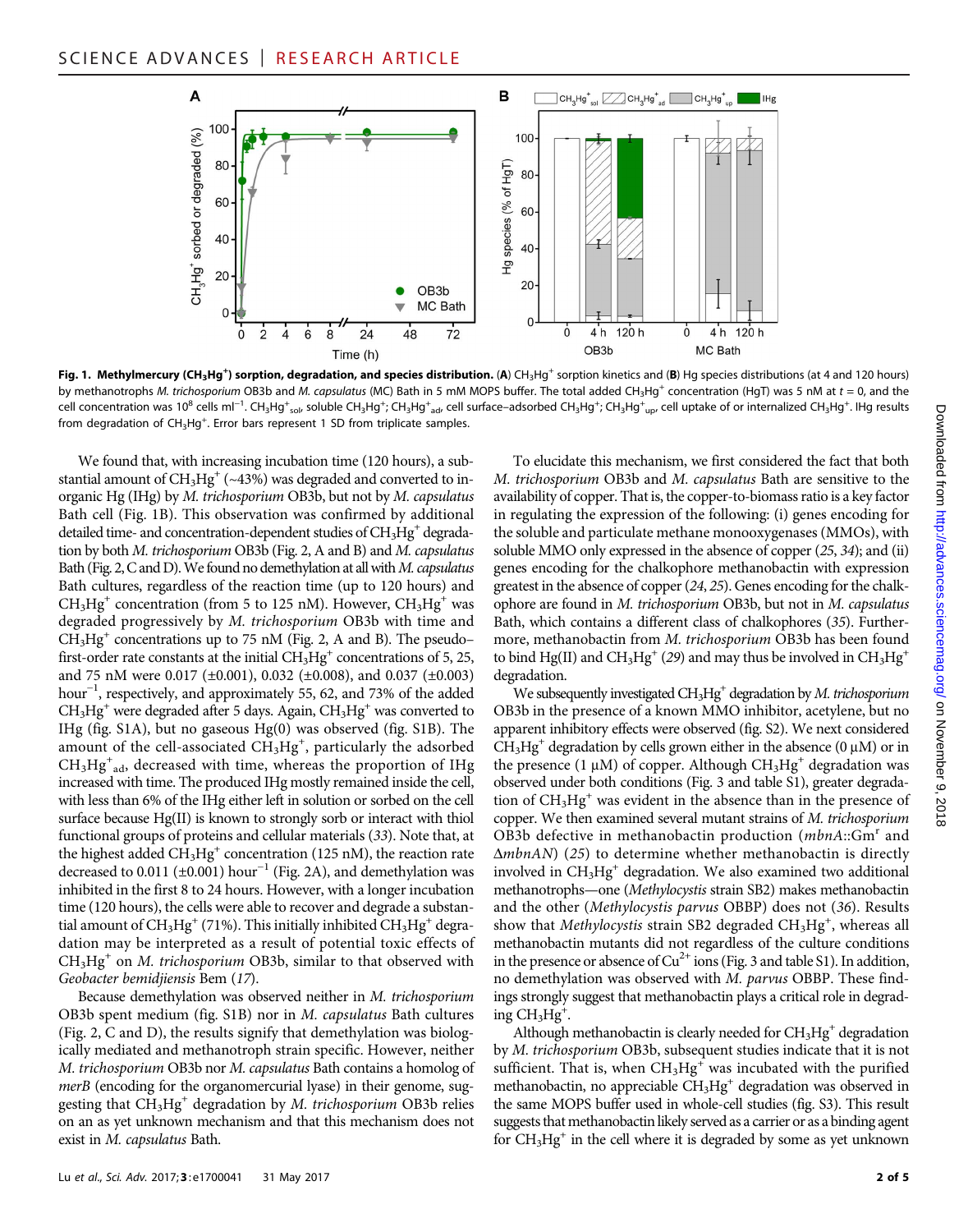





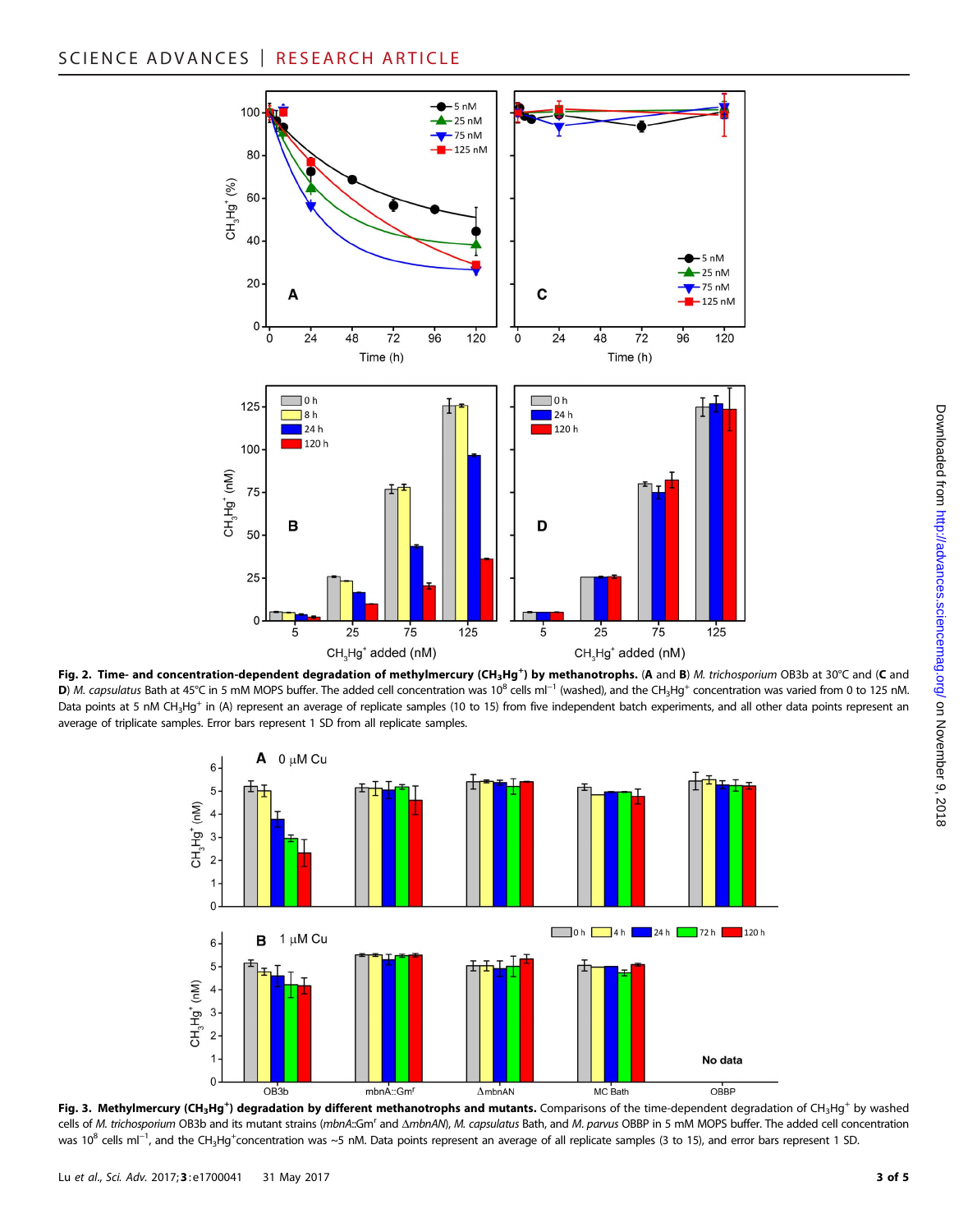enzyme(s). We subsequently considered possible involvement of methanol dehydrogenase (MeDH), which is responsible for oxidation of methanol to formaldehyde in the central pathway of  $CH<sub>4</sub>$  oxidation, because *M. trichosporium* OB3b may take up  $CH_3Hg^+$  and use its methyl  $(-CH<sub>3</sub>)$  group as a supplementary C1 source and energy. We found that addition of methanol (5 mM or higher) completely inhibited  $CH_3Hg^+$ degradation (fig. S4). This inhibition cannot be attributed to decreased metabolism of M. trichosporium OB3b because no inhibitory effects were observed in this organism even at methanol concentrations as high as 990 mM (37). The result suggests that MeDH, in conjunction with methanobactin, degraded CH<sub>3</sub>Hg<sup>+</sup>, similar to the degradation of methanol where the methyl group is cleaved and possibly oxidized via this periplasmic enzyme. Hence, the methyl group of  $CH<sub>3</sub>Hg<sup>+</sup>$  may serve as an auxiliary C1 source for methanotrophs, as speculated by others (19).

In conclusion, we present evidence that strongly suggests the presence of a novel biological pathway of  $CH<sub>3</sub>Hg<sup>+</sup>$  demethylation by methanotrophs, which warrants further investigation. This pathway is remarkably different from the canonical organomercurial lyase found in some aerobic microorganisms (13, 20). Unlike the organomercurial lyase in Hg-resistant bacteria, methanotrophs take up and degrade  $CH<sub>3</sub>Hg<sup>+</sup>$  at environmentally relevant Hg concentrations (that is, picomolar to nanomolar). Methanotrophic-mediated  $CH_3Hg^+$  degradation was also evident at circumneutral pH, unlike organomercurial lyase that has an optimal pH of  $~10$  (21). These findings suggest that methanotrophs may play an important role in controlling Hg transformation or net  $CH<sub>3</sub>Hg<sup>+</sup>$  production and toxicity in situ, thereby providing new insights into as yet unknown but potentially widespread biological mechanisms of  $CH<sub>3</sub>Hg<sup>+</sup>$  uptake and demethylation in the environment.

#### MATERIALS AND METHODS

The methanotrophs M. trichosporium OB3b and M. capsulatus Bath were grown in nitrate minimal salts medium at 30° and 45°C, respectively, either without added copper or with  $1 \mu M$  copper (as CuCl<sub>2</sub>) (29, 38). Cells were harvested at the late exponential phase, washed once, and then resuspended in 5 mM MOPS buffer solution at pH 7.3. Methanobactin was isolated from M. trichosporium OB3b, as previously described (39).

Methylmercury ( $\rm CH_{3}Hg^{+}$ ) sorption, uptake, and demethylation assays were conducted in 4-ml amber glass vials (National Scientific) by mixing washed cells with  $CH<sub>3</sub>Hg<sup>+</sup>$  in 5 mM MOPS buffer under ambient conditions. To determine whether MMOs were involved in  $CH_3Hg^+$ demethylation, we added 100 µl of acetylene to the headspace (through a septum) and allowed it to equilibrate with the cells first for 30 min in one subset of assays because acetylene is a strong and selective inhibitor of MMO activity (25, 40).  $CH_3Hg^+$  working solution (10 nM) was prepared by diluting 5  $\mu$ M stock solution (CH<sub>3</sub>HgOH in 0.5% acetic acid and 0.2% HCl from Brooks Rand Labs) in MOPS. The reaction was initiated by mixing 0.5 ml of  $CH_3Hg^+$  working solution with 0.5 ml of washed cells to give a final concentration of  $CH_3Hg^+$  at 5 nM and of cells at  $1 \times 10^8$  cells ml<sup>-1</sup> (17), or otherwise specified. Samples were then placed on a rotary shaker, kept at 30°C for M. trichosporium OB3b and its mutants, and at 45°C for M. capsulatus Bath. Replicate sample vials were taken at selected time points and analyzed as follows. For  $CH<sub>3</sub>Hg<sup>+</sup>$  sorption (or uptake) analysis, triplicate samples were filtered through 0.2-µm syringe filters (to remove cells) and analyzed for  $\text{CH}_3\text{Hg}^+_{\text{sol}}$  (17, 32). The unfiltered samples were used to determine the total Hg and total  $\text{CH}_3\text{Hg}^+$  (CH<sub>3</sub>Hg<sup>+</sup><sub>Total</sub>) so that the cell-associated or total sorbed Hg can be calculated by their difference. For Hg species distribution analyses, six replicate samples (in separate vials) were taken,

and three of them were filtered as above and analyzed for total soluble Hg  $(Hg_{sol})$  and  $CH_3Hg_{sol}^+(17, 33)$ . The remaining three samples were used to determine cellular uptake of  $CH_3Hg^+$  (CH<sub>3</sub>Hg<sup>+</sup><sub>up</sub>) and cell surfaceadsorbed  $\text{CH}_3\text{Hg}^+$  (CH<sub>3</sub>Hg<sup>+</sup><sub>ad</sub>). This was accomplished by adding 2,3dimercapto-1-propanesulfonic acid (DMPS), a Hg-chelating agent, at 150 µM to wash off the sorbed  $CH_3Hg^+$  ad at each time point and then<br>analyzing CH.Hg<sup>+</sup> in filtered samples (17.33), so that CH.Hg<sup>+</sup> can be analyzing CH<sub>3</sub>Hg<sup>+</sup> in filtered samples (17, 33), so that  $\tilde{\rm CH_3Hg}^+_{\ \rm up}$  can be calculated by subtracting  $CH_3Hg^{\dagger}_{ad}$  and  $CH_3Hg^{\dagger}_{sol}$  from  $CH_3Hg^{\dagger}_{\text{Total}}$ . The inorganic IHg species, resulting from degradation of  $CH_3Hg^+$ , were analyzed in the same manner, in which the adsorbed IHg<sub>ad</sub> and cellular uptake of IHg<sub>up</sub> were determined following DMPS washing, and soluble IHg (IHg<sub>sol</sub>) was calculated by subtracting  $CH_3Hg^+_{sol}$  from Hg<sub>sol</sub> (17, 33). Selected samples (before filtration) were determined for purgeable elemental Hg(0), but none was detected. Additional experiments were performed with cell spent medium and MOPS buffer as controls. Demethylation experiments were repeated at least once to ensure data quality, and error bars in all figures represent 1 SD of all replicate samples. Demethylation rate constants  $(k_{\text{demeth}})$  were calculated on the basis of the pseudo–first-order rate law:  $d$ [CH<sub>3</sub>Hg<sup>+</sup>]/ $dt = -k$ <sub>demeth</sub>[CH<sub>3</sub>Hg<sup>+</sup>], where  $k_{\text{demeth}}$  was determined by the slope of the linear regression between natural logarithm of the  $CH<sub>3</sub>Hg<sup>+</sup>$  concentration and time (12, 41).

A modified EPA Method 1630 was used for  $CH<sub>3</sub>Hg<sup>+</sup>$  analysis, in which isotope dilution with enriched  $\text{CH}_3{}^{200}\text{Hg}^+$  was used as an internal standard, and an inductively coupled plasma mass spectrometer (ELAN DRC-e, PerkinElmer Inc.) was used to separate the various Hg isotopes to determine  $CH_3Hg^+$  concentrations (17, 32, 33). The recovery of spiked  $CH_3Hg^+$  standards was 100  $\pm$  10%, and the detection limit was about 3 ×  $10^{-5}$  nM CH<sub>3</sub>Hg<sup>+</sup>. Gaseous Hg(0) was directly determined by inserting needles through the septa of the 4-ml glass vials and then purging with ultrapure  $N_2$  for 2 min into a gaseous Hg(0) analyzer (Lumex 915+, Ohio Lumex). Total Hg and Hgsol were analyzed via SnCl<sub>2</sub> reduction and detection by the Lumex analyzer after samples were oxidized in BrCl (5%, v/v) overnight at 4°C (11, 12, 42). The detection limit was  $\sim$ 2.5 × 10<sup>-4</sup> nM.

#### SUPPLEMENTARY MATERIALS

Supplementary material for this article is available at [http://advances.sciencemag.org/cgi/](http://advances.sciencemag.org/cgi/content/full/3/5/e1700041/DC1) [content/full/3/5/e1700041/DC1](http://advances.sciencemag.org/cgi/content/full/3/5/e1700041/DC1)

table S1. Methylmercury degradation by washed cells of methanotrophs, including M. trichosporium OB3b and its two methanobactin (mb) defective mutants (mbnA::Gm' and  $\Delta m$ bnAN), Methylocystis strain SB2, M. capsulatus Bath, and M. parvus OBBP in 5 mM MOPS at pH 7.3. fig. S1. Methylmercury (CH<sub>3</sub>Hg<sup>+</sup>) and inorganic mercury (IHg) species distribution during  $CH<sub>3</sub>Hg<sup>+</sup>$  degradation assays with M. trichosporium OB3b.

fig. S2. Effects of acetylene addition (as an inhibitor of MMOs) on methylmercury (CH<sub>3</sub>Hg<sup>+</sup>) degradation by washed cells of *M. trichosporium* OB3b (10<sup>8</sup> cells ml<sup>−1</sup>) in 5 mM MOPS buffer at 30°C. fig. S3. Reactions between methylmercury  $(CH_3Hg^+, 5 \text{ nM})$  and purified methanobactin (1  $\mu$ M) from M. trichosporium OB3b in 5 mM MOPS buffer (pH 7.3) at 30°C.

fig. S4. Effects of methanol addition on methylmercury (CH<sub>3</sub>Hg<sup>+</sup>) degradation by washed cells of M. trichosporium OB3b (10<sup>8</sup> cells ml<sup>-1</sup>) in 5 mM MOPS buffer at 30°C.

#### REFERENCES AND NOTES

- 1. J. M. Parks, A. Johs, M. Podar, R. Bridou, R. A. Hurt, S. D. Smith, S. J. Tomanicek, Y. Qian, S. D. Brown, C. C. Brandt, A. V. Palumbo, J. C. Smith, J. D. Wall, D. A. Elias, L. Liang, The genetic basis for bacterial mercury methylation. Science 339, 1332-1335 (2013).
- 2. M. Podar, C. C. Gilmour, C. C. Brandt, A. Soren, S. D. Brown, B. R. Crable, A. V. Palumbo, A. C. Somenahally, D. A. Elias, Global prevalence and distribution of genes and microorganisms involved in mercury methylation. Sci. Adv. 1, e1500675 (2015).
- 3. S. D. Smith, R. Bridou, A. Johs, J. M. Parks, D. A. Elias, R. A. Hurt Jr., S. D. Brown, M. Podar, J. D. Wall, Site-directed mutagenesis of HgcA and HgcB reveals amino acid residues important for mercury methylation. Appl. Environ. Microbiol. 81, 3205-3217 (2015).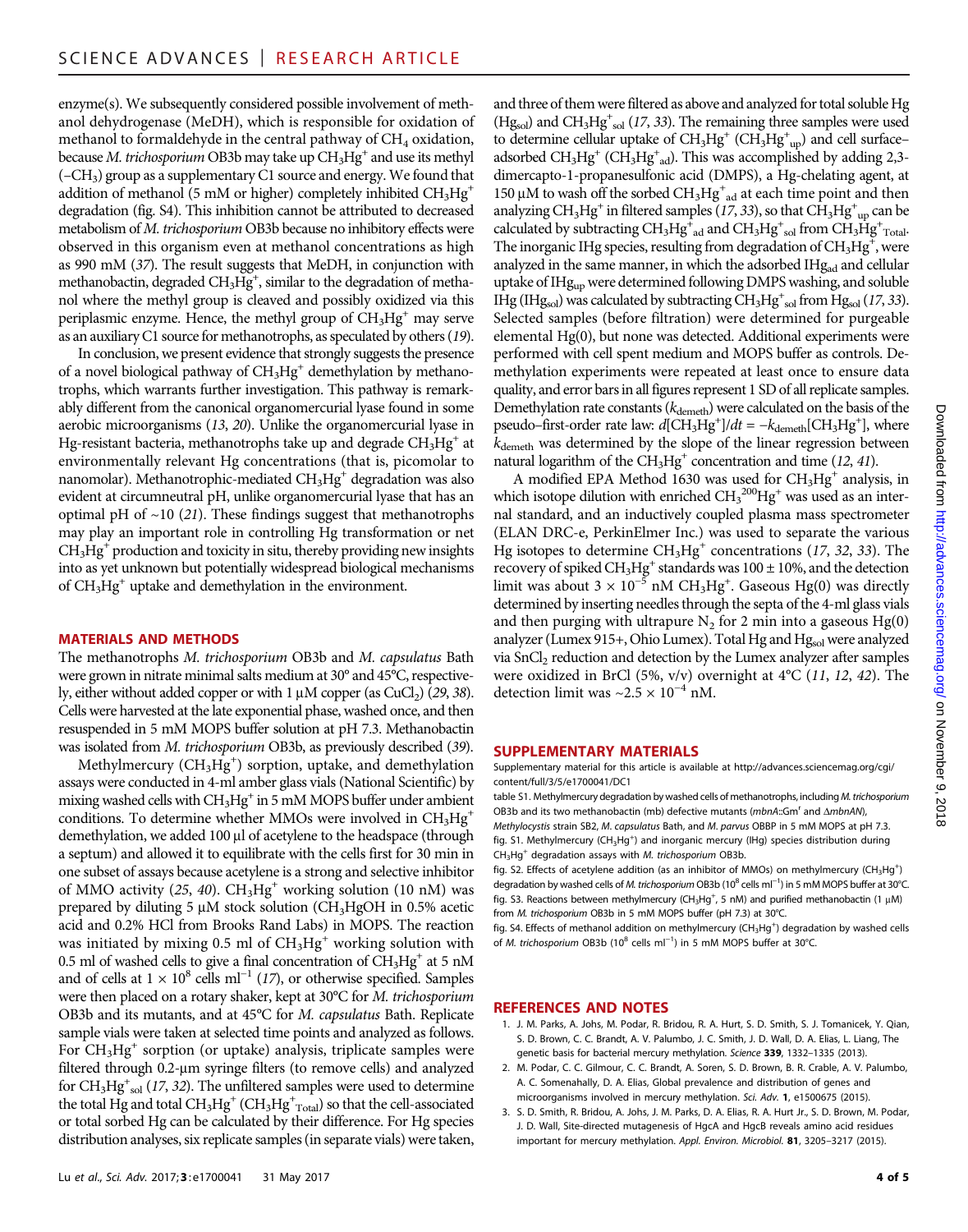- 4. A. T. Schartup, P. H. Balcom, A. L. Soerensen, K. J. Gosnell, R. S. D. Calder, R. P. Mason, E. M. Sunderland, Freshwater discharges drive high levels of methylmercury in Arctic marine biota. Proc. Natl. Acad. Sci. U.S.A. 112, 11789–11794 (2015).
- 5. D. P. Krabbenhoft, E. M. Sunderland, Global change and mercury. Science 341, 1457-1458 (2013).
- 6. J. D. Blum, Marine chemistry: Marine mercury breakdown. Nat. Geosci. 4, 139–140 (2011). 7. T. Barkay, I. Wagner-Döbler, Microbial transformations of mercury: Potentials, challenges,
- and achievements in controlling mercury toxicity in the environment. Adv. Appl. Microbiol. 57, 1–52 (2005).
- 8. J. M. Benoit, C. C. Gilmour, A. Heyes, R. P. Mason, C. L. Miller, Geochemical and biological controls over methylmercury production and degradation in aquatic ecosystems. Biogeochem. Environ. Imp. Trace Elem. 835, 262–297 (2003).
- 9. J. A. Jay, K. J. Murray, C. C. Gilmour, R. P. Mason, F. M. M. Morel, A. L. Roberts, H. F. Hemond, Mercury methylation by Desulfovibrio desulfuricans ND132 in the presence of polysulfides. Appl. Environ. Microbiol. 68, 5741-5745 (2002).
- 10. J. K. Schaefer, S. S. Rocks, W. Zheng, L. Liang, B. Gu, F. M. M. Morel, Active transport, substrate specificity, and methylation of Hg(II) in anaerobic bacteria. Proc. Natl. Acad. Sci. U.S.A. 108, 8714–8719 (2011).
- 11. H. Hu, H. Lin, W. Zheng, S. J. Tomanicek, A. Johs, X. Feng, D. A. Elias, L. Liang, B. Gu, Oxidation and methylation of dissolved elemental mercury by anaerobic bacteria. Nat. Geosci. 6, 751–754 (2013).
- 12. H. Lin, J. L. Morrell-Falvey, B. Rao, L. Liang, B. Gu, Coupled mercury–cell sorption, reduction, and oxidation affecting methylmercury production by Geobacter sulfurreducens PCA. Environ. Sci. Technol. 48, 11969-11976 (2014).
- 13. T. Barkay, R. R. Turner, A. Vandenbrook, C. Liebert, The relationships of Hg(II) volatilization from a fresh-water pond to the abundance of mer genes in the gene pool of the indigenous microbial community. Microb. Ecol. 21, 151–161 (1991).
- 14. R. S. Oremland, C. W. Culbertson, M. R. Winfrey, Methylmercury decomposition in sediments and bacterial cultures: Involvement of methanogens and sulfate reducers in oxidative demethylation. Appl. Environ. Microbiol. 57, 130–137 (1991).
- 15. R. S. Oremland, L. G. Miller, P. Dowdle, T. Connell, T. Barkay, Methylmercury oxidativedegradation potentials in contaminated and pristine sediments of the Carson River, Nevada. Appl. Environ. Microbiol. 61, 2745–2753 (1995).
- 16. M. Marvin-DiPasquale, J. Agee, C. McGowan, R. S. Oremland, M. Thomas, D. Krabbenhoft, C. C. Gilmour, Methyl-mercury degradation pathways: A comparison among three mercury-impacted ecosystems. Environ. Sci. Technol. 34, 4908-4916 (2000).
- 17. X. Lu, Y. Liu, A. Johs, L. Zhao, T. Wang, Z. Yang, H. Lin, D. A. Elias, E. M. Pierce, L. Liang, T. Barkay, B. Gu, Anaerobic mercury methylation and demethylation by Geobacter bemidjiensis Bem. Environ. Sci. Technol. 50, 4366–4373 (2016).
- 18. P. Sellers, C. A. Kelly, J. W. M. Rudd, A. R. MacHutchon, Photodegradation of methylmercury in lakes. Nature 380, 694–697 (1996).
- 19. S. M. Baesman, L. G. Miller, J. H. Wei, Y. Cho, E. D. Matys, R. E. Summons, P. V. Welander, R. S. Oremland, Methane oxidation and molecular characterization of methanotrophs from a former mercury mine impoundment. Microorganisms 3, 290–309 (2015).
- 20. J. B. Robinson, O. H. Tuovinen, Mechanisms of microbial resistance and detoxification of mercury and organomercury compounds: Physiological, biochemical, and genetic analyses. Microbiol. Rev. 48, 95–124 (1984).
- 21. T. P. Begley, A. E. Walts, C. T. Walsh, Mechanistic studies of a protonolytic organomercurial cleaving enzyme: Bacterial organomercurial lyase. Biochemistry 25, 7192-7200 (1986).
- 22. R. Bridou, M. Monperrus, P. R. Gonzalez, R. Guyoneaud, D. Amouroux, Simultaneous determination of mercury methylation and demethylation capacities of various sulfatereducing bacteria using species-specific isotopic tracers. Environ. Toxicol. Chem. 30, 337–344 (2011).
- 23. M. Pester, M. W. Friedrich, B. Schink, A. Brune, pmoA-Based analysis of methanotrophs in a littoral lake sediment reveals a diverse and stable community in a dynamic environment. Appl. Environ. Microbiol. 70, 3138–3142 (2004).
- 24. J. D. Semrau, A. A. DiSpirito, S. Vuilleumier, Facultative methanotrophy: False leads, true results, and suggestions for future research. FEMS Microbiol. Lett. 323, 1–12 (2011).
- 25. J. D. Semrau, S. Jagadevan, A. A. DiSpirito, A. Khalifa, J. Scanlan, B. H. Bergman, B. C. Freemeier, B. S. Baral, N. L. Bandow, A. Vorobev, D. H. Haft, S. Vuilleumier, J. C. Murrell, Methanobactin and MMO work in concert to act as the 'copper-switch' in methanotrophs. Environ. Microbiol. 15, 3077–3086 (2013).
- 26. J. D. Semrau, A. A. DiSpirito, S. Yoon, Methanotrophs and copper. FEMS Microbiol. Rev. 34, 496–531 (2010).
- 27. H. J. M. Op den Camp, T. Islam, M. B. Stott, H. R. Harhangi, A. Hynes, S. Schouten, M. S. M. Jetten, N.-K. Birkeland, A. Pol, P. F. Dunfield, Environmental, genomic and taxonomic perspectives on methanotrophic Verrucomicrobia. Environ. Microbiol. Rep. 1, 293–306 (2009).
- 28. B. S. Baral, N. L. Bandow, A. Vorobev, B. C. Freemeier, B. H. Bergman, T. J. Herdendorf, N. Fuentes, L. Ellias, E. Turpin, J. D. Semrau, A. A. DiSpirito, Mercury binding by methanobactin from Methylocystis strain SB2. J. Inorg. Biochem. 141, 161–169  $(2014)$
- 29. A. Vorobev, S. Jagadevan, B. S. Baral, A. A. DiSpirito, B. C. Freemeier, B. H. Bergman, N. L. Bandow, J. D. Semrau, Detoxification of mercury by methanobactin from Methylosinus trichosporium OB3b. Appl. Environ. Microbiol. 79, 5918–5926 (2013).
- 30. J. Benstead, G. M. King, H. G. Williams, Methanol promotes atmospheric methane oxidation by methanotrophic cultures and soils. Appl. Environ. Microbiol. 64, 1091–1098 (1998).
- 31. C. C. Gilmour, D. A. Elias, A. M. Kucken, S. D. Brown, A. V. Palumbo, C. W. Schadt, J. D. Wall, Sulfate-reducing bacterium Desulfovibrio desulfuricans ND132 as a model for understanding bacterial mercury methylation. Appl. Environ. Microbiol. 77, 3938–3951 (2011).
- 32. H. Lin, X. Lu, L. Liang, B. Gu, Thiol-facilitated cell export and desorption of methylmercury by anaerobic bacteria. Environ. Sci. Technol. Lett. 2, 292–296 (2015).
- 33. Y.-R. Liu, X. Lu, L. Zhao, J. An, J.- Z. He, E. M. Pierce, A. Johs, B. Gu, Effects of cellular sorption on mercury bioavailability and methylmercury production by Desulfovibrio desulfuricans ND132. Environ. Sci. Technol. 50, 13335-13341 (2016).
- 34. J. D. Lipscomb, Biochemistry of the soluble methane monooxygenase. Annu. Rev. Microbiol. 48, 371–399 (1994).
- 35. D. W. Choi, N. L. Bandow, M. T. McEllistrem, J. D. Semrau, W. E. Antholine, S. C. Hartsel, W. Gallagher, C. J. Zea, N. L. Pohl, J. A. Zahn, A. A. DiSpirito, Spectral and thermodynamic properties of methanobactin from gamma-proteobacterial methane oxidizing bacteria: A case for copper competition on a molecular level. J. Inorg. Biochem. 104, 1240–1247 (2010).
- 36. S. Yoon, S. M. Kraemer, A. A. DiSpirito, J. D. Semrau, An assay for screening microbial cultures for chalkophore production. Environ. Microbiol. Rep. 2, 295–303 (2010).
- 37. D. J. Best, I. J. Higgins, Methane-oxidizing activity and membrane morphology in a methanol-grown obligate methanotroph, Methylosinus-Trichosporium OB3b. J. Gen. Microbiol. 125, 73–84 (1981).
- 38. W. Gu, M. Farhan Ul Haque, B. S. Baral, E. A. Turpin, N. L. Bandow, E. Kremmer, A. Flatley, H. Zischka, A. A. DiSpirito, J. D. Semrau, A TonB-dependent transporter is responsible for methanobactin uptake by Methylosinus trichosporium OB3b. Appl. Environ. Microbiol. 82, 1917–1923 (2016).
- 39. N. L. Bandow, W. H. Gallagher, L. Behling, D. W. Choi, J. D. Semrau, S. C. Hartsel, V. S. Gilles, A. A. DiSpirito, Chapter seventeen—Isolation of methanobactin from the spent media of methane-oxidizing bacteria. Methods Enzymol. 495, 259–269 (2011).
- 40. S. D. Prior, H. Dalton, Acetylene as a suicide substrate and active site probe for methane monooxygenase from Methylococcus capsulatus (Bath). FEMS Microbiol. Lett. 29, 105–109 (1985).
- 41. W. Zheng, H. Lin, B. F. Mann, L. Liang, B. Gu, Oxidation of dissolved elemental mercury by thiol compounds under anoxic conditions. Environ. Sci. Technol. 47, 12827–12834 (2013).
- 42. B. Gu, Y. Bian, C. L. Miller, W. Dong, X. Jiang, L. Liang, Mercury reduction and complexation by natural organic matter in anoxic environments. Proc. Natl. Acad. Sci. U.S.A. 108, 1479–1483 (2011).

Acknowledgments: We thank X. Yin for Hg and MeHg analyses, Y. Liu and Z. Yang for technical assistance and discussion, and A. Johs for critical review of the manuscript. Funding: This research was sponsored by the U.S. Department of Energy (DOE) Office of Science, Office of Biological and Environmental Research, as part of the Mercury Science Focus Area at the Oak Ridge National Laboratory, which is managed by UT-Battelle, LLC under contract no. DE-AC05-00OR22725 with DOE and grant no. DE-SC0006630 to J.D.S. and A.A.D. Author contributions: X.L., B.G., J.D.S., and A.A.D. designed the research. X.L., W.G., L.Z., and M.F.U.H. performed the experiments and analyses. B.G., X.L., J.D.S., and A.A.D. wrote the paper. Competing interests: The authors declare that they have no competing interests. Data and materials availability: All data needed to evaluate the conclusions in the paper are present in the paper and/or the Supplementary Materials. Additional data related to this paper may be requested from the authors.

Submitted 4 January 2017 Accepted 30 March 2017 Published 31 May 2017 10.1126/sciadv.1700041

Citation: X. Lu, W. Gu, L. Zhao, M. Farhan Ul Haque, A. A. DiSpirito, J. D. Semrau, B. Gu, Methylmercury uptake and degradation by methanotrophs. Sci. Adv. 3, e1700041 (2017).